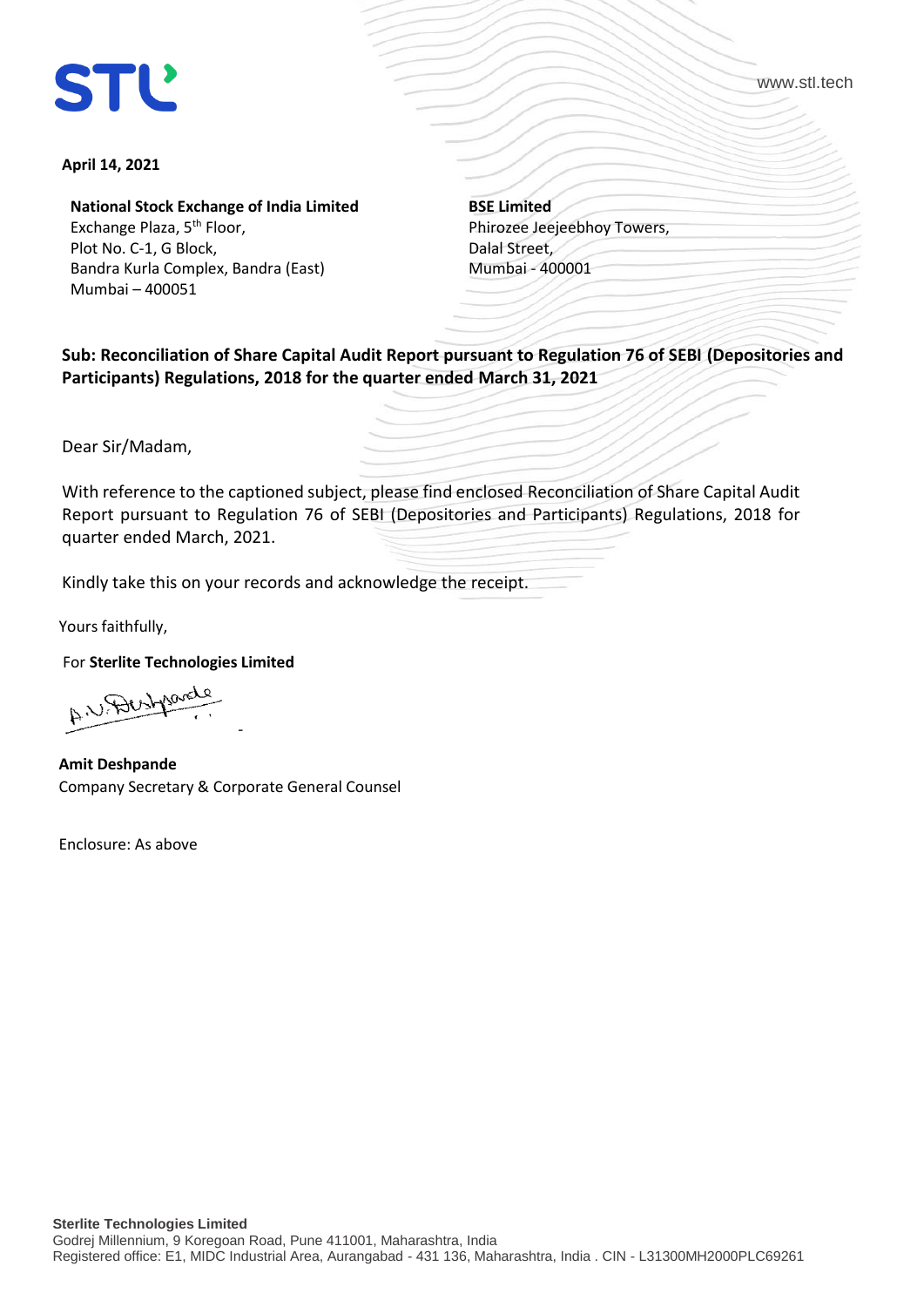## Us **S ANAND SS RAO**

M.Com., LL.B., F.C.S

COMPANY SECRETARY IN PRACTICE

### Flat No.511, Kanchanjunga Aditya Enclave, Ameerpet,  $Hyderabad - 500038.$

| Mobile  | $\mathcal{L}_{\mathcal{L}}$ | 092461 53677         |
|---------|-----------------------------|----------------------|
| Tele    |                             | 040 23738398         |
| Fax     |                             | 040 23738398         |
| E-mail  |                             | anandssrao@gmail.com |
| Website |                             | : www.anandssrao.com |

### RECONCILIATION OF SHARE CAPITAL AUDIT REPORT FOR THE QUARTER ENDED 31-03-2021.

**NA** 

- 1. Report for quarter ended
- 2. ISIN
- 3. Face Value
- 4. Name of the Company
- 5. Registered Office Address
- 6. Correspondence Address
- 7. Telephone and Fax Nos.
- 8 Email Address
- 9. Name of the Stock Exchange where the company's Securities are listed:

| 31-03-2021                        |
|-----------------------------------|
| INE089C01029                      |
| Rs.2/-each                        |
| M/s. STERLITE TECHNOLOGIES        |
| LIMITED                           |
| E 1, MIDC Industrial Area,        |
| Waluj, Aurangabad, Maharashtra    |
| 431136 INDIA                      |
| 4th Floor, Godrej Millennium, 9,  |
| Koregaon Road, Pune - 411001,     |
| Maharashtra, INDIA                |
| Ph. No: 020 30514000              |
| Fax No.020-30514113               |
| amit.deshpande@stl.tech           |
| 1. BSE Limited, Mumbai            |
| 2. The National Stock Exchange of |
| India Ltd.                        |
|                                   |

- 10. Issued Capital Equity
- 11. Listed Capital (Exchange Wise)- All SEs:(as per company records)
- 12. Held in dematerialised form in CDSL
- 13. Held in dematerialised form in NSDL
- 14. Physical
- 15. Total No. of Shares (12+13+14)
- 16. Reasons for differences if any ,between (10&11), (10&15), (11&15)

| <b>Number of Shares</b> | % of Total Issued Capital |
|-------------------------|---------------------------|
| 396628378               | 100.00                    |
| 396628378               | 100.00                    |
| 35229847                | 8.88                      |
| 358563454               | 90.41                     |
| 2835077                 | 0.71                      |
| 396628378               | 100.00                    |



•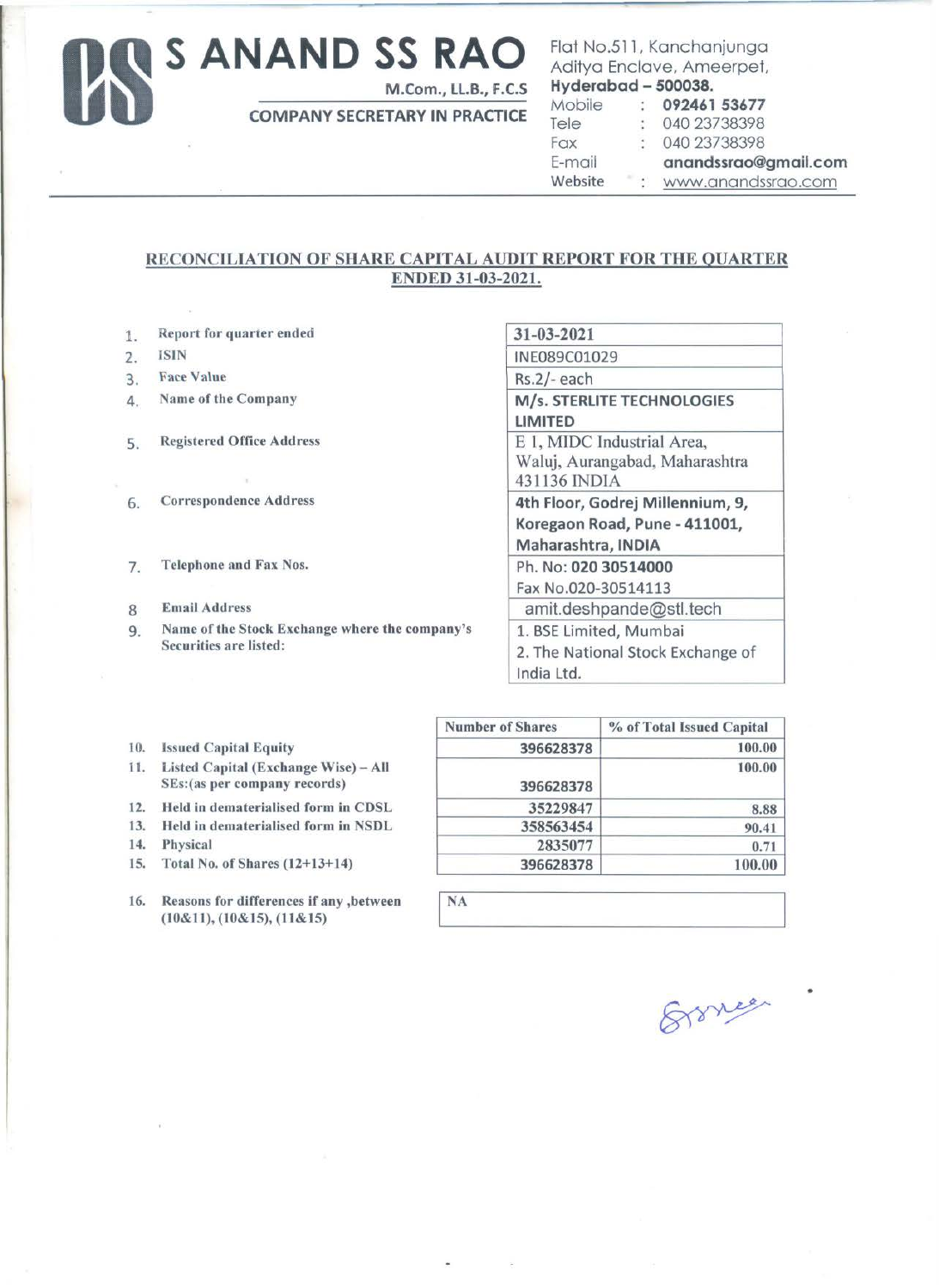17. Certifying the details of changes in share capital during the quarter under consideration as per Table below:

| Particulars                                                               | No. of<br><b>Shares</b> | Applied<br>$/$ Not<br>Applied<br>for<br>listing | Listed on Stock<br>Exchange<br>(Specify name) | Wheth<br>er<br>intima<br>ted to<br><b>CDSL</b> | Whethe<br>intimat<br>ed to<br><b>NSDL</b> | In-principle<br>approval<br>Pending for<br>Stock<br>Exchange(s)<br>(Specify<br>Names) |
|---------------------------------------------------------------------------|-------------------------|-------------------------------------------------|-----------------------------------------------|------------------------------------------------|-------------------------------------------|---------------------------------------------------------------------------------------|
| <b>ESOP</b><br>allotment<br>made on 13 <sup>th</sup><br>January2021       | 273467                  | Applied                                         | <b>BSE Ltd</b><br><b>NSE</b>                  | <b>YES</b>                                     | <b>YES</b>                                | Not<br>Applicable                                                                     |
| <b>ESOP</b><br>allotment<br>made on 12 <sup>th</sup><br><b>March 2021</b> | 91268                   | Applied                                         | <b>BSE Ltd</b><br><b>NSE</b>                  | <b>YES</b>                                     | <b>YES</b>                                | Not<br>Applicable                                                                     |
| Total                                                                     | 364735                  |                                                 |                                               |                                                |                                           |                                                                                       |

18. Register of Members is updated (Yes /No) YES If not, updated upto which date

19. Reference of previous quarter with regard to excess dematerialized shares, if any -NIL-

20. Has the Company resolved the matter mentioned in Point No.19 above, in the current quarter? If not reason why? -NA-

21 . Mention the total no. of requests, if any, confirmed after 21 days and the total no. of requests pending beyond 21 days with the reasons for delay.

| Total No. of demat requests      | No. of<br>requests | No. of<br>shares | Reasons for delay |  |  |
|----------------------------------|--------------------|------------------|-------------------|--|--|
| Confirmed after 21 days          | $-NII -$           | $-NIL-$          | $-NIL-$           |  |  |
| Pending for more than 21<br>days | $-NIL-$            | $-NIL-$          | $-NIL-$           |  |  |

Ermee.